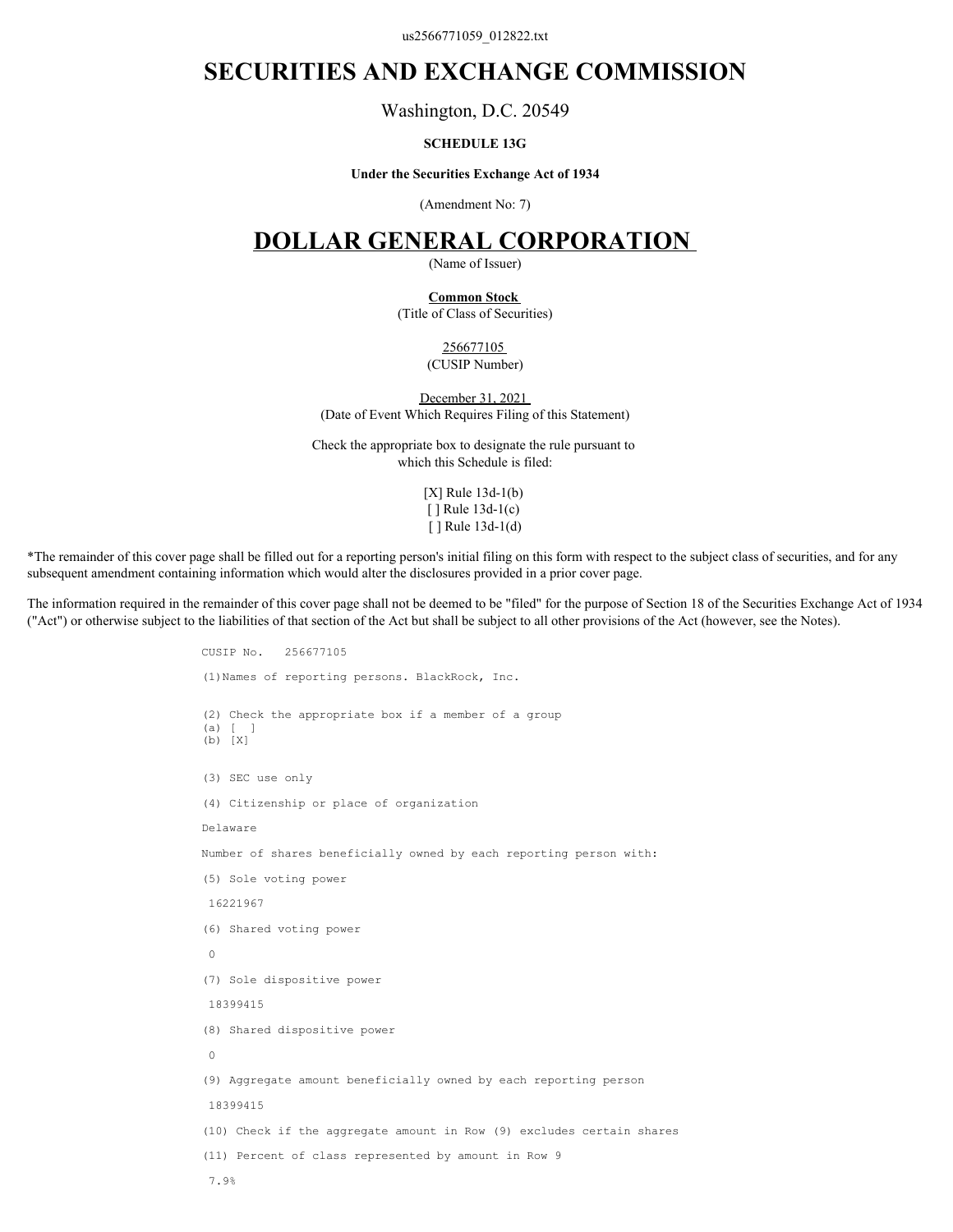```
HC and the state of the state of the state of the state of the state of the state of the state of the state of the state of the state of the state of the state of the state of the state of the state of the state of the sta
Item 1.
Item 1(a) Name of issuer:
                        -----------------------------------------------------------------------
DOLLAR GENERAL CORPORATION
Item 1(b) Address of issuer's principal executive offices:
-----------------------------------------------------------------------
100 MISSION RIDGE
GOODLETTSVILLE TN 37072
Item 2.
2(a) Name of person filing:
                            ----------------------------------------------------------------------
BlackRock, Inc.
2(b) Address or principal business office or, if none, residence:
    -----------------------------------------------------------------------
BlackRock, Inc.
55 East 52nd Street
New York, NY 10055
2(c) Citizenship:
                --------------------------------------------------------------------
 See Item 4 of Cover Page
2(d) Title of class of securities:
                                  -------------------------------------------------------------------
 Common Stock
2(e) CUSIP No.:
See Cover Page
Item 3.
If this statement is filed pursuant to Rules 13d-1(b), or 13d-2(b) or (c),
check whether the person filing is a:
[ ] Broker or dealer registered under Section 15 of the Act;
[ ] Bank as defined in Section 3(a)(6) of the Act;
[ ] Insurance company as defined in Section 3(a)(19) of the Act;
[ ] Investment company registered under Section 8 of the
Investment Company Act of 1940;
[ ] An investment adviser in accordance with Rule 13d-1(b)(1)(ii)(E);
[ ] An employee benefit plan or endowment fund in accordance with
            Rule 13d-1(b)(1)(ii)(F);
[X] A parent holding company or control person in accordance with
           Rule 13d-1(b)(1)(ii)(G);[ ] A savings associations as defined in Section 3(b) of the Federal
            Deposit Insurance Act (12 U.S.C. 1813);
[ ] A church plan that is excluded from the definition of an
            investment company under section 3(c)(14) of the Investment Company
 Act of 1940;
[ ] A non-U.S. institution in accordance with
           Rule 240.13d-1(b)(1)(ii)(J);[ ] Group, in accordance with Rule 240.13d-1(b)(1)(ii)(K). If filing
 as a non-U.S. institution in accordance with
Rule 240.13d-1(b)(1)(ii)(J), please specify the type of
            institution:
Item 4. Ownership
```
Provide the following information regarding the aggregate number and percentage of the class of securities of the issuer identified in Item 1.

Amount beneficially owned:

(12) Type of reporting person

18399415

Percent of class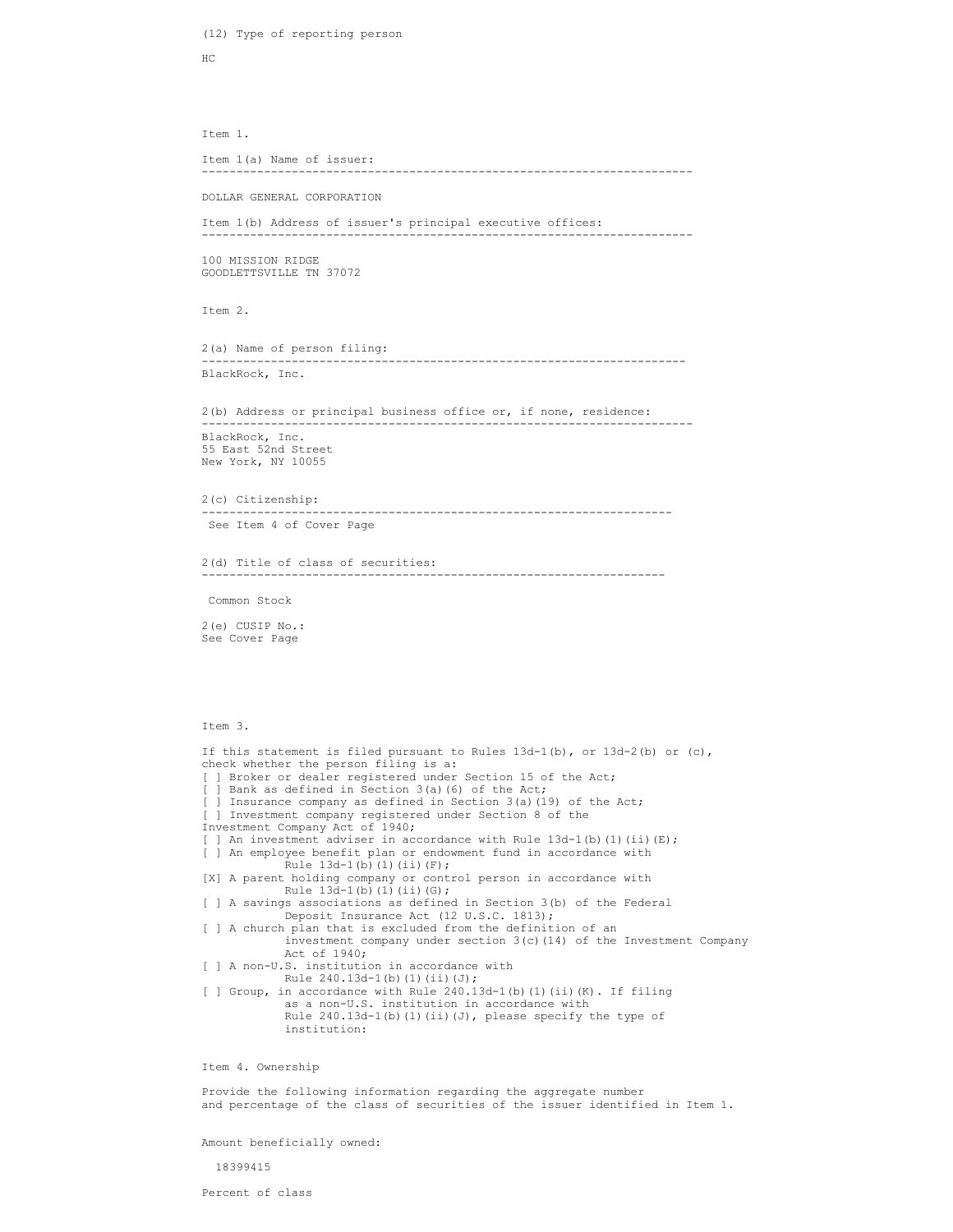7.9% Number of shares as to which such person has: Sole power to vote or to direct the vote 16221967 Shared power to vote or to direct the vote 0 Sole power to dispose or to direct the disposition of 18399415 Shared power to dispose or to direct the disposition of 0

Item 5.

Ownership of 5 Percent or Less of a Class. If this statement is being filed to report the fact that as of the date hereof the reporting person has ceased to be the beneficial owner of more than 5 percent of the class of securities, check the following [ ].

Item 6. Ownership of More than 5 Percent on Behalf of Another Person

 If any other person is known to have the right to receive or the power to direct the receipt of dividends from, or the proceeds from the sale of, such securities, a statement to that effect should be included in response to this item and, if such interest relates to more than 5 percent of the class, such person should be identified. A listing of the shareholders of an investment company registered under the Investment Company Act of 1940 or the beneficiaries of employee benefit plan, pension fund or endowment fund is not required.

 Various persons have the right to receive or the power to direct the receipt of dividends from, or the proceeds from the sale of the common stock of DOLLAR GENERAL CORPORATION. No one person's interest in the common stock of DOLLAR GENERAL CORPORATION is more than five percent of the total outstanding common shares.

Item 7. Identification and Classification of the Subsidiary Which Acquired the Security Being Reported on by the Parent Holding Company or Control Person.

See Exhibit A

Item 8. Identification and Classification of Members of the Group

If a group has filed this schedule pursuant to Rule  $13d-1$ (b)(ii)(J), so indicate under Item 3(j) and attach an exhibit stating the identity and Item 3 classification of each member of the group. If a group has filed this schedule pursuant to Rule  $13d-1(c)$  or Rule  $13d-1(d)$ , attach an exhibit stating the identity of each member of the group.

## Item 9. Notice of Dissolution of Group

Notice of dissolution of a group may be furnished as an exhibit stating the date of the dissolution and that all further filings with respect to transactions in the security reported on will be filed, if required, by members of the group, in their individual capacity.

See Item 5.

### Item 10. Certifications

By signing below I certify that, to the best of my knowledge and belief, the securities referred to above were acquired and are held in the ordinary course of business and were not acquired and are not held for the purpose of or with the effect of changing or influencing the control of the issuer of the securities and were not acquired and are not held in connection with or as a participant in any transaction having that purpose or effect.

Signature.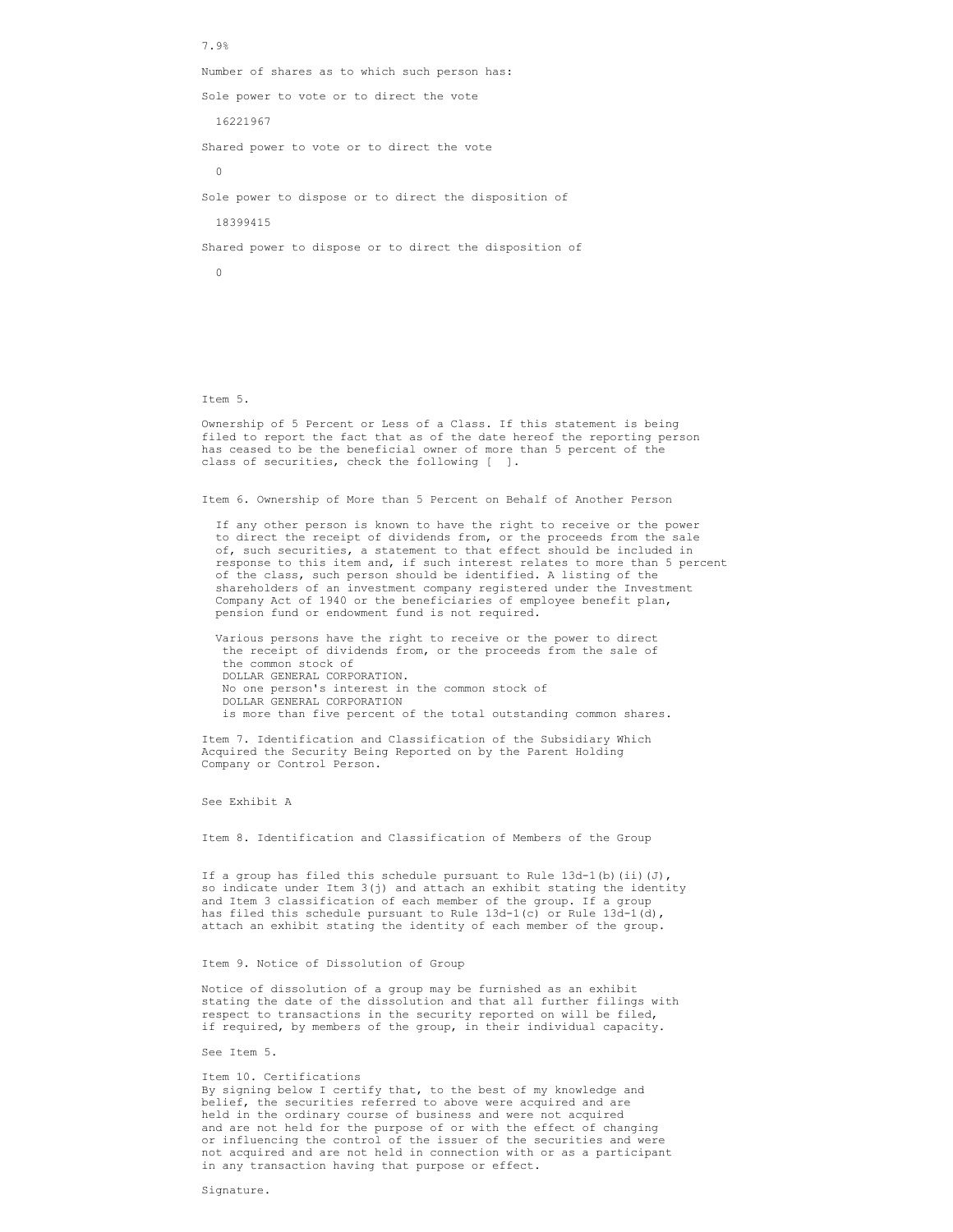After reasonable inquiry and to the best of my knowledge and belief, I certify that the information set forth in this statement is true, complete and correct.

Dated: January 28, 2022 BlackRock, Inc.

Signature: Spencer Fleming

-------------------------------------------

Name/Title Attorney-In-Fact

The original statement shall be signed by each person on whose behalf the statement is filed or his authorized representative. If the statement is signed on behalf of a person by his authorized representative other than an executive officer or general partner of the filing person, evidence of the representative's authority to sign on behalf of such person shall be filed with the statement, provided, however, that a power of attorney for this purpose which is already on file with the Commission may be incorporated by reference. The name and any title of each person who signs the statement shall be typed or printed beneath his signature.

Attention: Intentional misstatements or omissions of fact constitute Federal criminal violations (see 18 U.S.C. 1001).

Exhibit A

Subsidiary

 BlackRock Life Limited BlackRock International Limited BlackRock Advisors, LLC Aperio Group, LLC BlackRock (Netherlands) B.V. BlackRock Institutional Trust Company, National Association BlackRock Asset Management Ireland Limited BlackRock Financial Management, Inc. BlackRock Japan Co., Ltd. BlackRock Asset Management Schweiz AG BlackRock Investment Management, LLC FutureAdvisor, Inc. BlackRock Investment Management (UK) Limited BlackRock Asset Management Canada Limited BlackRock (Luxembourg) S.A. BlackRock Investment Management (Australia) Limited BlackRock Advisors (UK) Limited BlackRock Fund Advisors BlackRock Asset Management North Asia Limited BlackRock (Singapore) Limited BlackRock Fund Managers Ltd

\*Entity beneficially owns 5% or greater of the outstanding shares of the security class being reported on this Schedule 13G. Exhibit B

## POWER OF ATTORNEY

The undersigned, BLACKROCK, INC., a corporation duly organized under the laws of the State of Delaware, United States (the "Company"), does hereby make, constitute and appoint each of Christopher Meade, Daniel Waltcher, Una Neary, Richard Cundiff, Charles Park, Enda McMahon, Arlene Klein, Con Tzatzakis, Karen Clark, David Maryles, Daniel Ronnen, John Stelley, Daniel Riemer, Elizabeth Kogut, Maureen Gleeson, Daniel Kalish and Spencer Fleming acting severally, as its true and lawful attorneys-in-fact, for the purpose of, from time to time, executing in its name and on its behalf, whether the Company individually or as representative of others, any and all documents, is acting certificates, instruments, statements, other filings and amendments to the foregoing (collectively, "documents") determined by such person to be necessary or appropriate to comply with ownership or control-person reporting requirements imposed by any United States or non-United States governmental or regulatory authority, Including without limitation Forms 3, 4, 5, 13D, 13F, 13G and 13H and any amendments to any of the Foregoing as may be required to be filed with the Securities and Exchange Commission, and delivering, furnishing or filing any